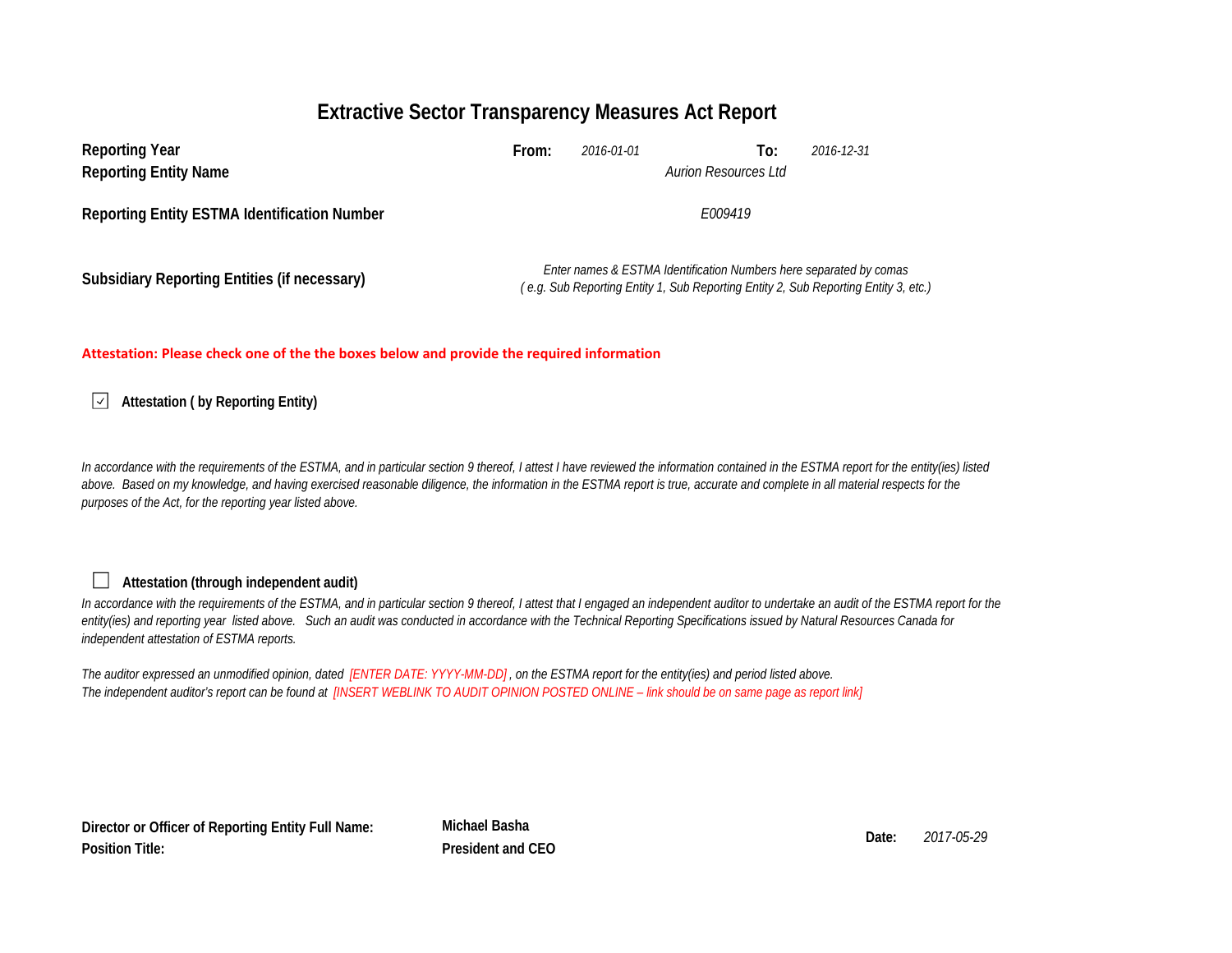## **Extractive Sector Transparency Measures Act - Annual Report**

| Reporting Year                                         | From:<br>2016-01-01<br>2016-12-31<br>To:                                                                                                                  |
|--------------------------------------------------------|-----------------------------------------------------------------------------------------------------------------------------------------------------------|
| <b>Reporting Entity Name</b>                           | <b>Aurion Resources Ltd</b>                                                                                                                               |
| <b>Reporting Entity ESTMA Identification</b><br>Number | F009419                                                                                                                                                   |
| <b>Subsidiary Reporting Entities (if</b><br>necessary) | Enter names & ESTMA Identification Numbers here separated by comas<br>(e.g. Sub Reporting Entity 1, Sub Reporting Entity 2, Sub Reporting Entity 3, etc.) |

**necessary)** *( e.g. Sub Reporting Entity 1, Sub Reporting Entity 2, Sub Reporting Entity 3, etc.) Enter names & ESTMA Identification Numbers here separated by comas* 

| Payments by Payee |                             |       |           |                         |                                |                |                  |                                     |                                   |                                                                                                                                             |
|-------------------|-----------------------------|-------|-----------|-------------------------|--------------------------------|----------------|------------------|-------------------------------------|-----------------------------------|---------------------------------------------------------------------------------------------------------------------------------------------|
| Country           | Payee Name                  | Taxes | Royalties | Fees                    | <b>Production Entitlements</b> | <b>Bonuses</b> | <b>Dividends</b> | Infrastructure Improvement Payments | <b>Total Amount paid to Payee</b> | <b>Notes</b>                                                                                                                                |
| Finland           | National Government - TUKES |       |           | 39,502.08<br>$\sqrt{2}$ |                                |                |                  |                                     |                                   | 29,286.51 €                                                                                                                                 |
|                   |                             |       |           |                         |                                |                |                  |                                     |                                   | **individual payments made in Euro and converted<br>to CA\$ using the weighted average of exchange<br>rates during the month of the payment |
|                   |                             |       |           |                         |                                |                |                  |                                     |                                   | Weighted average exchange rates for the year:                                                                                               |
|                   |                             |       |           |                         |                                |                |                  |                                     |                                   | Jan - 1.540002                                                                                                                              |
|                   |                             |       |           |                         |                                |                |                  |                                     |                                   | Feb - 1.530481                                                                                                                              |
|                   |                             |       |           |                         |                                |                |                  |                                     |                                   | Mar - 1.472323                                                                                                                              |
|                   |                             |       |           |                         |                                |                |                  |                                     |                                   | Apr - 1.454606                                                                                                                              |
|                   |                             |       |           |                         |                                |                |                  |                                     |                                   | May - 1.452952                                                                                                                              |
|                   |                             |       |           |                         |                                |                |                  |                                     |                                   | June - 1.449227                                                                                                                             |
|                   |                             |       |           |                         |                                |                |                  |                                     |                                   | July - 1.442024                                                                                                                             |
|                   |                             |       |           |                         |                                |                |                  |                                     |                                   | Aug - 1.456226                                                                                                                              |
|                   |                             |       |           |                         |                                |                |                  |                                     |                                   | Sep - 1.468557                                                                                                                              |
|                   |                             |       |           |                         |                                |                |                  |                                     |                                   | Oct - 1.461656                                                                                                                              |
|                   |                             |       |           |                         |                                |                |                  |                                     |                                   | Nov - 1.450725                                                                                                                              |
|                   |                             |       |           |                         |                                |                |                  |                                     |                                   | Dec - 1.406486                                                                                                                              |
|                   |                             |       |           |                         |                                |                |                  |                                     |                                   |                                                                                                                                             |
|                   |                             |       |           |                         |                                |                |                  |                                     |                                   |                                                                                                                                             |
|                   |                             |       |           |                         |                                |                |                  |                                     |                                   |                                                                                                                                             |
|                   |                             |       |           |                         |                                |                |                  |                                     |                                   |                                                                                                                                             |
|                   |                             |       |           |                         |                                |                |                  |                                     |                                   |                                                                                                                                             |
|                   |                             |       |           |                         |                                |                |                  |                                     |                                   |                                                                                                                                             |